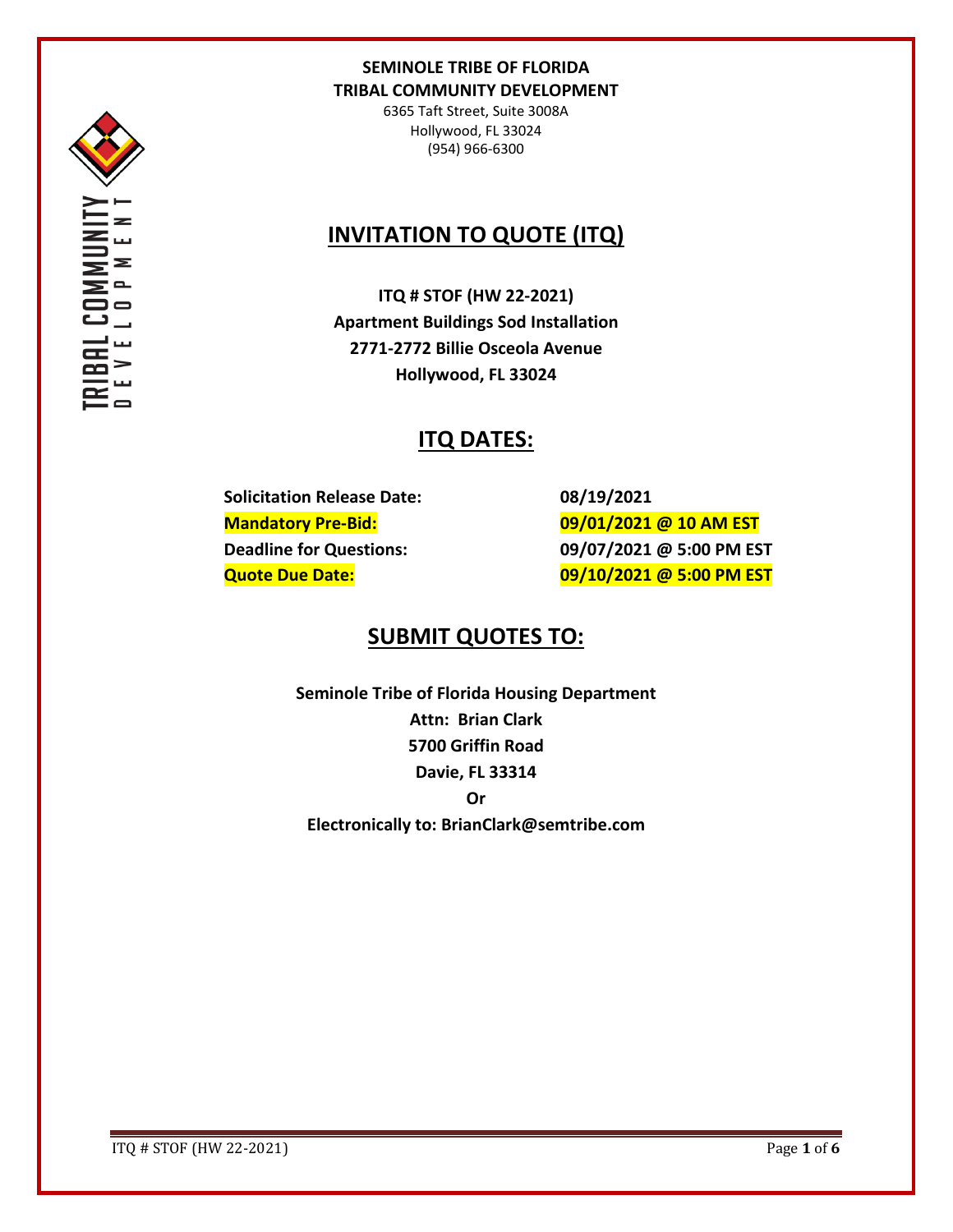6365 Taft Street, Suite 3008A Hollywood, FL 33024 (954) 966-6300

## **SECTION 1: INTRODUCTION AND INSTRUCTIONS**

#### **1.0 INTRODUCTION**

This ITQ provides prospective firms with sufficient information to enable them to prepare and submit quotes to the Seminole Tribe of Florida Housing Department (STOFHD) for The STOFHD is initiating this competitive ITQ to qualified Vendors who are in the business of providing General Contractor Services, capable of completing numerous job functions/services in a timely manner and therefore, seeks to enter into an Agreement with that Vendor.

### **1.1 INSTRUCTIONS**

This Invitation to Quote (ITQ) contains the instructions governing the quotes to be submitted and the material to be included therein; as well as any mandatory requirements that must be met to be eligible for consideration. All requests for clarification and/or any additional questions regarding this ITQ must be submitted via email to:brianclark@semtribe.com

Seminole Tribe of Florida Housing Department

 ATTN: **Brian Clark 5700 Griffin Road Davie, FL 33314**

A mandatory pre-bid meeting at the home is scheduled for **09/01/2021 @ 10AM EST**

**Only those emailed or sealed quotes received in the Hollywood Housing Department office on or before the Due Date and time will be eligible for consideration. Any quote received after the Due Date and time, regardless of the method of delivery, will be discarded**.

The STOFHD hereby notifies all bidders that if your quote is selected, you will be required to enter into a formal contract with the Seminole Tribe of Florida for the services you are bidding. You will also be required to meet all company vendor, insurance and certification requirements.

The STOFHD reserves the right to reject any or all quotes, to waive formalities or informalities, and to award contract, either in whole or in part. The right is also reserved to select minority vendors and/or vendors with tribal member ownership.

All quotes submitted become the property of STOFHD upon receipt.

ITQ # STOF (HW 22-2021) Page **2** of **6**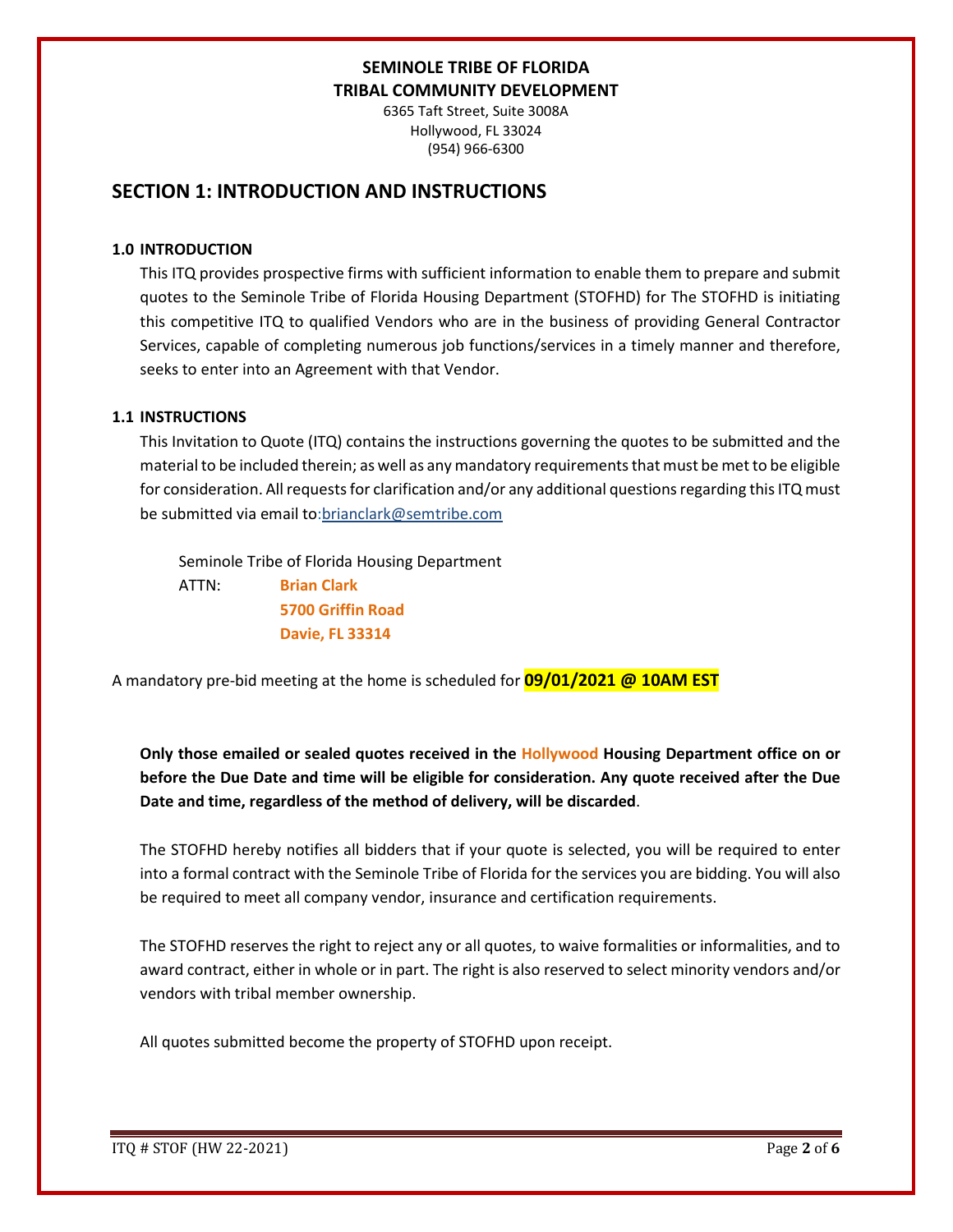6365 Taft Street, Suite 3008A Hollywood, FL 33024 (954) 966-6300

## **SECTION 2: GENERAL REQUIREMENTS**

### **2.0 OBJECTIVE**

The objective of this ITQ is to provide sufficient information to enable qualified Respondents to submit written quotes. This ITQ is neither a contractual offer nor a commitment to purchase any products or services. All information contained in the quote must be legible. Any and all corrections and or erasures must be initialed. **Each quote shall be signed in ink by an authorized representative of the respondent**. The contents of the quote submitted by the successful respondent of the ITQ may become part of the contract awarded as a result of this solicitation.

#### **2.1 SCOPE OF WORK (SOW)**

The Scope-of-Work ("SOW") contained in the Attachments describes the services expected for a Contractor to provide the STOFHD. Respondent must ensure that all such services contained in the SOW are provided for in every particular and shall meet or exceed the level of quality, availability, features, functionality, frequency, accuracy, and performance.

The silence of specifications or requirements as to any detail contained in this document or any of the attachments or exhibits, or the apparent omission from any specifications or requirements, or a detailed description concerning any point, shall be regarded as meaning that only the best commercial practices shall prevail and that only material and workmanship of the finest quality are to be used. All interpretations of the Scope of Work shall be made on the basis of this statement.

### **2.3 NOTIFICATION**

Each respondent submitting a quote in response to this ITQ will be notified by email as to acceptance or rejection of their quote. Release of notification email should be within sixty (60) days of the quote submission date. STOFHD reserves the right to delay this action if it is deemed to be in the best interests of STOFHD.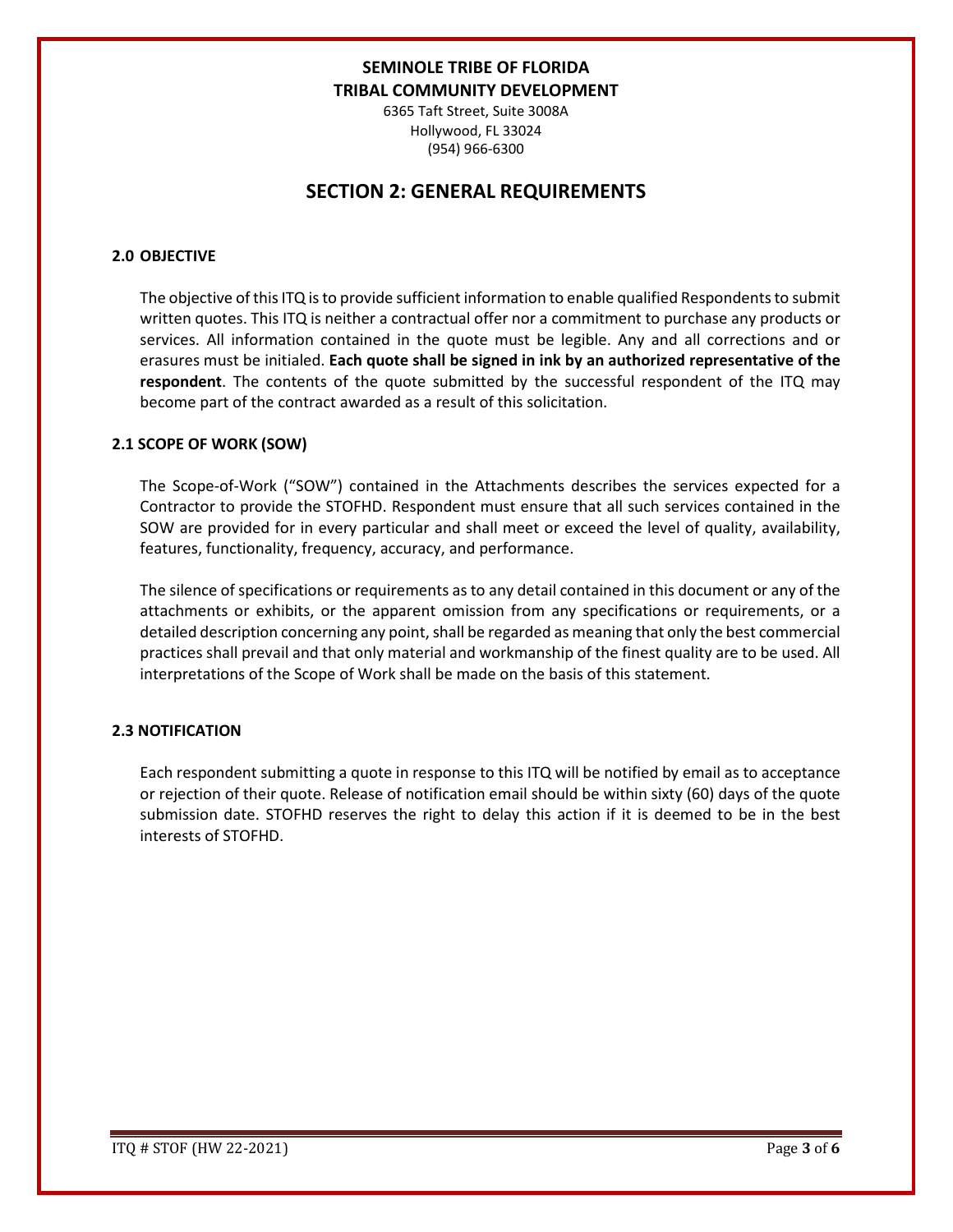6365 Taft Street, Suite 3008A Hollywood, FL 33024 (954) 966-6300

# **Housing Standardized Request for Repairs/Construction**

### **Bathroom:**

- All wood cabinets are required at all times, when like for like is stated if current cabinet is particle board, include in the bid the price to replace with all wood
- Dur-rock on walls in the shower or tub area
	- o All joints, corners and around windows must be sealed with red guard
	- o Extend the Dur-rock 2' on all sides beyond the shower or tub
- Shower floor mortar bed, no foam or any other products should be used
	- o Minimum 2-4% pre-slope
- Liner should be water tested for 24 hours
	- o Minimum 6 inches
- All floor tile should be slip/skid resistant
- Shower floor tile should be a maximum of 2x2 mesh
- Provide backing for all walls inside tub/shower area between 32" and 38"
- Faucets should be Kohler or Delta
- From shower diverter to shower head piping must be copper tubing and copper fittings o Secure the diverter and pipe fittings securely
- When tiling the walls extend 2 feet passed the shower or tub
- ADA bathroom the entire bathroom must be tile a minimum of 4 feet
- All toilets must be Kohler highline
- All exhaust must be vented through the roof or soffit
	- o The exhaust fan and light for the bathroom must be on the same switch
- All paint must be high gloss

### **Kitchen:**

- All wood cabinets are required at all times, when like for like is stated if current cabinet is particle board, include in the bid the price to replace with all wood.
- All sinks should be deep double drop in sinks
- Faucets should be Delta with a pull out spray hose
- Moisture resistant (purple) drywall
- Cabinet screws should be a minimum of  $2\frac{1}{2}$  inches
	- o Efforts should be made to find a stud
- If drywall is removed from floor to ceiling, blocking must be provided for upper and lower cabinets
- All microwave and kitchen hoods must be exhausted outside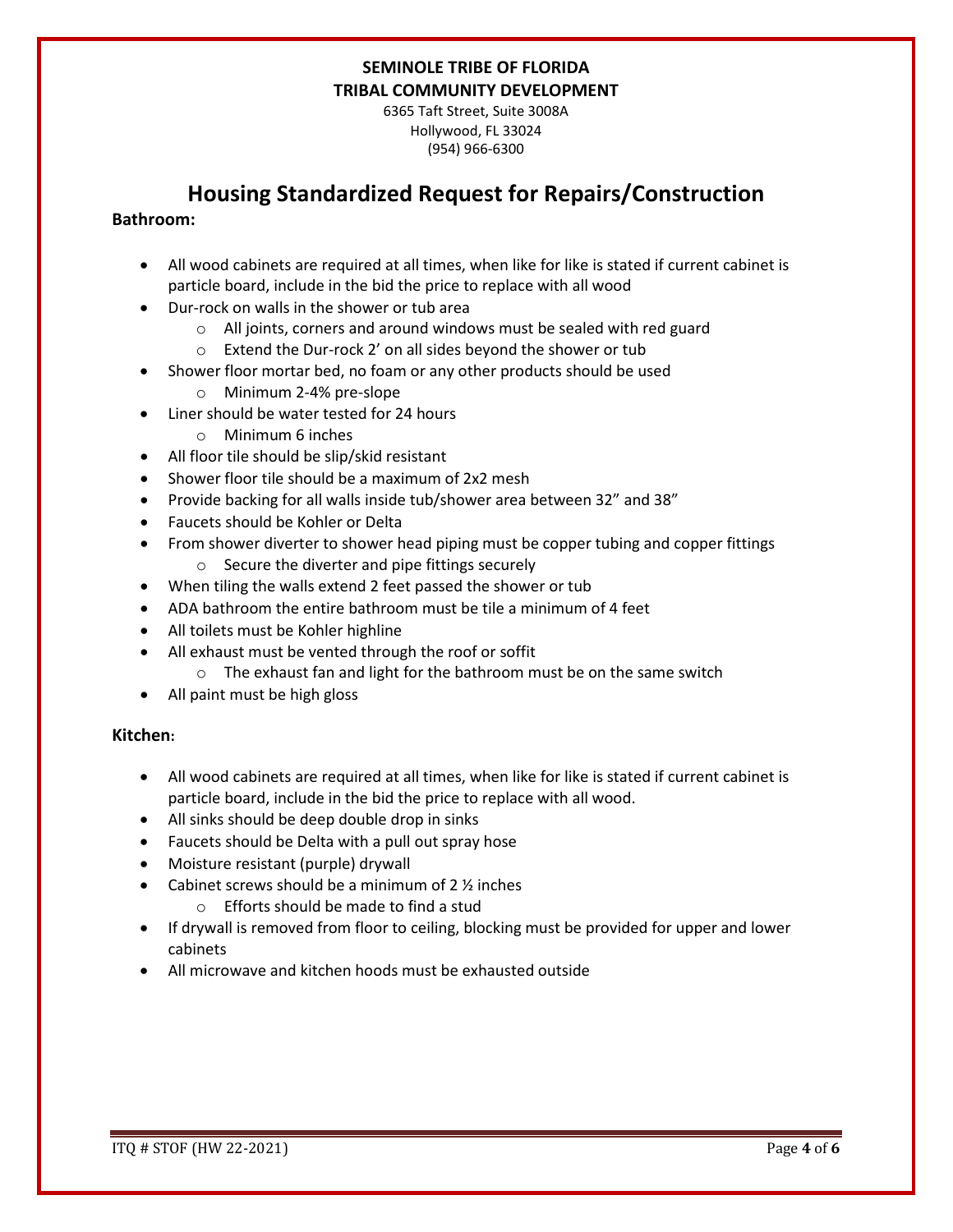6365 Taft Street, Suite 3008A Hollywood, FL 33024 (954) 966-6300

#### **Mechanical/HVAC:**

- All AC units must be installed on a metal stand with a secondary pan and connect float switch
- A primary float switch must be installed and connected
- When replacing duct work all joints and seams must be taped and mastic
- All new HVAC units must be a minimum of 16 seer
- All flexible ducts must be a minimum of R8 R-value
- All disconnects should be the pull type non-fuse
- Rheem, Goodman, Night and Day units preferred
- Caulk around all AC vents
- Keyed lockout caps must be on all units

### **Water Heaters:**

- GE brand, replaced like for like gallon size
- Drain pan required
- TRV piped to the outside
- All water heaters should have a separate shut off switch
- New code required Energy conservation code chapter 4
- Heat traps are mandatory

### **General Notes:**

- Schedules must be submitted with all bids and updated any time there is a change
- Contractors are expected to work Monday-Friday, 8:00am-5:00pm unless otherwise specified by the project manager
- When installing new drywall in bedroom, living room etc., backing must be provided for TV's being mounted on the wall
- Place a chase and an outlet at the same area where backing is located
- Seal all recess lighting, caulk the lights to the ceiling
- Caulk around all exterior lights
- All exterior light fixtures must be LED
- Any penetration that are made through the wall to the exterior must be caulked or sealed
- Any new gutters must have leaf guard
- Any roof repairs/replacement must follow Miami-Dade standards